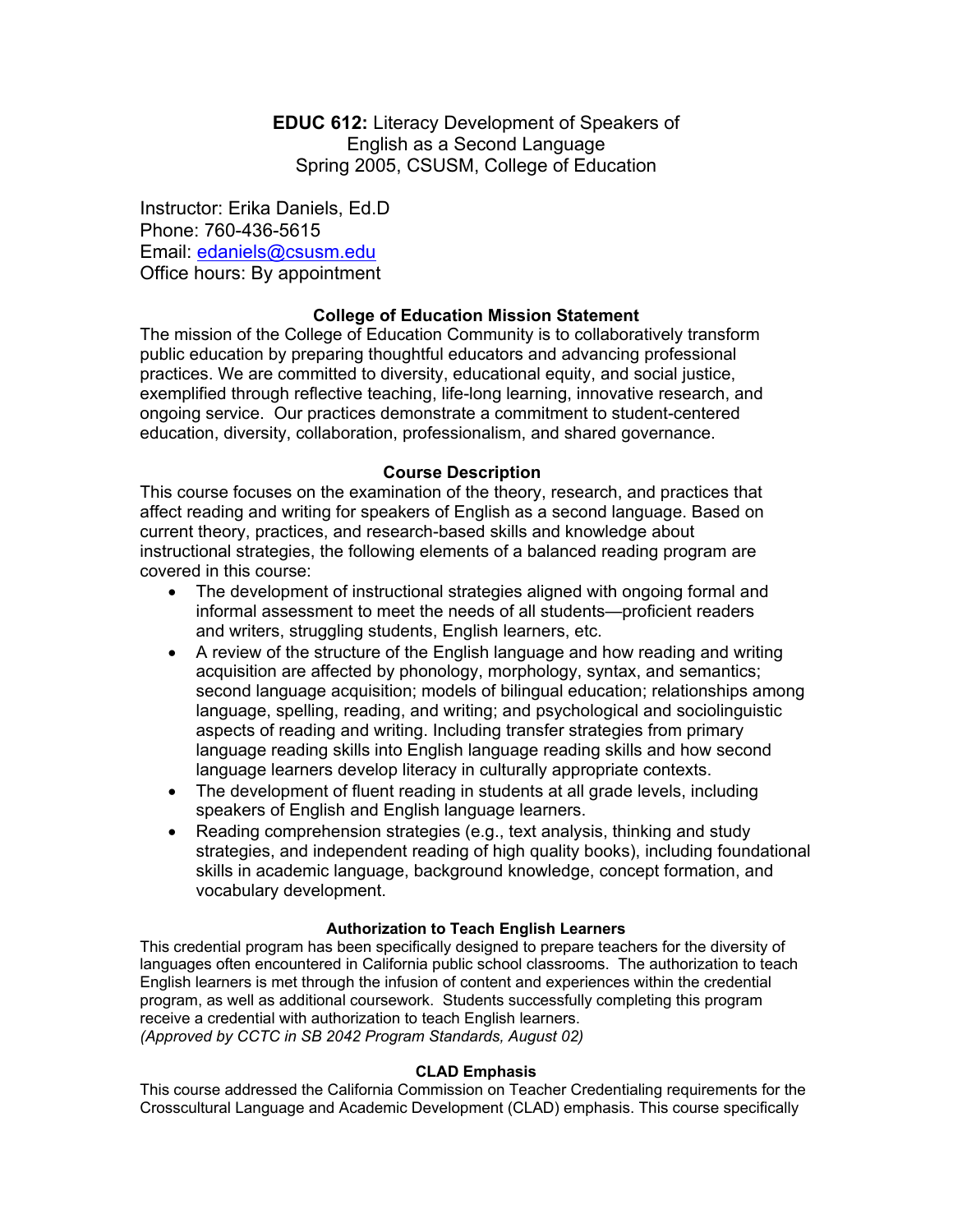addresses standards/competencies associated with language and culture, models of bilingual education, and instructional strategies that support the oral language development, reading and writing of English language learners.

#### **Students with Disabilities Requiring Reasonable Accommodations**

Students must be approved for services by providing appropriate and recent documentation to the Office of Disable Student Services (DSS). This office is located in Craven Hall 5205, and can be contacted by phone at (760) 750-4905, or TTY (760) 750-4909. Students authorized by DSS to receive reasonable accommodations should meet with their instructor during office hours or, in order to ensure confidentiality, in a more private setting.

#### **CSUSM Academic Honesty Policy**

"Students will be expected to adhere to standards of academic honesty and integrity, as outlined in the Student Academic Honesty Policy. All written work and oral assignments must be original work. All ideas/materials that are borrowed from other sources must have appropriate references to the original sources. Any quoted material should give credit to the source and be punctuated with quotation marks.

Students are responsible for honest completion of their work including examinations. There will be no tolerance for infractions. If you believe there has been an infraction by someone in the class, please bring it to the instructor's attention. The instructor reserves the right to discipline any student for academic dishonesty in accordance with the general rules and regulations of the university. Disciplinary action may include the lowering of grades and/or the assignment of a failing grade for an exam, assignment, or the class as a whole."

#### **COE Attendance Policy**

Due to the dynamic and interactive nature of courses in the College of Education, all students are expected to attend all classes and participate actively. At a minimum, students must attend more than 80% of class time, or s/he may not receive a passing grade for the course at the discretion of the instructor. Individual instructors may adopt more stringent attendance requirements. Should the student have extenuating circumstances, s/he should contact the instructor as soon as possible. *(Adopted by the COE Governance Community, December, 1997).*

For this class, if you miss more than two class sessions or are late or leave early by 15 minutes for more than three sessions, you cannot receive an A. If you miss more than three class sessions, you cannot receive a B. Late assignments will be penalized by a 5% deduction in points for each weekday late. After two weeks, late assignments will be given a zero. If you have extraordinary circumstances in your life which will impact your assignments, please let me know. I want you to be able to stay in school and succeed. If you have any questions or concerns, please feel free to speak with me about them.

#### **COURSE REQUIREMENTS**

#### **Required Texts**

Calkins, L. (2001). The Art of Teaching Reading. Longman Echevarria, J., & Graves, A. (2003). Sheltered Content Instruction: Teaching English-Language Learners with Diverse Abilities, 2cnd Edition. Allyn and Bacon.

#### **Grading Policy**

All students are expected to participate in class activities and demonstrate reflective learning. It is important that students are well prepared for course sessions by completing the readings and assignments scheduled before the class meeting. Unless otherwise negotiated with the instructor, all assignments are to be handed in on the due date. Assignments not handed in on due date will lose 10 % of earned credit per day. Assignments should be typed and double-spaced. The following grading scale will be used: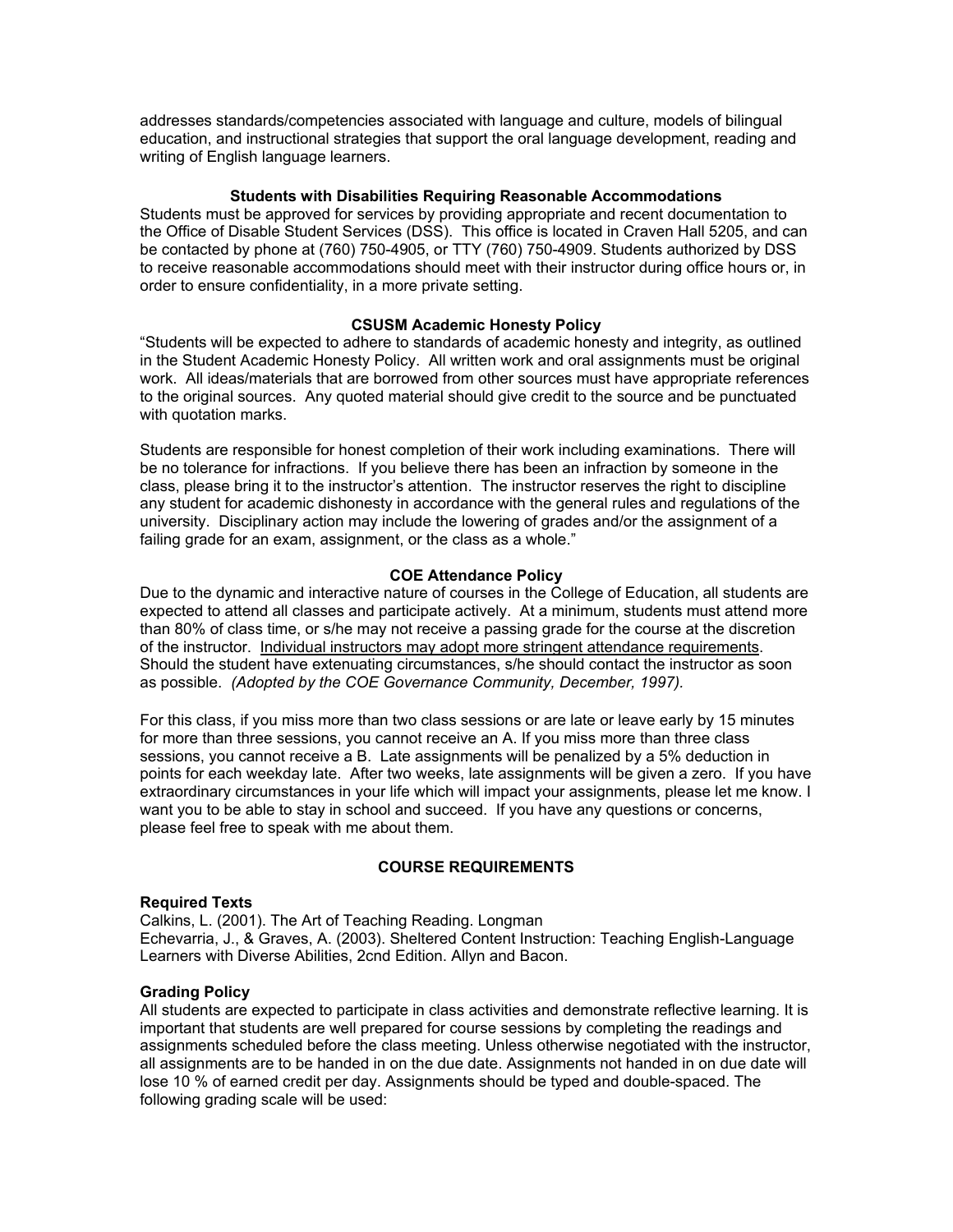| A (94-100) | B+ (87-89) | C+ (77-79)   | D+ (67-69)   |
|------------|------------|--------------|--------------|
| A- (90-92) | B (83-86)  | C (73-76)    | D (63-67)    |
|            | B- (80-82) | $C- (70-72)$ | $D-$ (60-62) |

## **ASSIGNMENTS**

### **Thoughtful participation and professionalism (10 points)**

As teachers you will need to articulate your beliefs, advocate for students, and defend your decisions to parents, administrators, and the public. Begin practicing in our classroom. I expect you to participate in both large group and small group discussions, attend class on time, and otherwise act as you would in a professional learning situation.

# **"Lightbulb" assignment (15 points, due before the end of class)**

The most useful part of any graduate course is when you can immediately apply what you have learned to your own classroom with your own students. The purpose of this assignment is to help you be more aware of those "lightbulb" moments when connections are made between what you are learning and what you are doing in your practice. You will write a reflection on one of those moments. Write a paper where you identify what course concept or educational theory you connected with and describe how it validates what you already do in your classroom or what you will change as a result of your new understanding. Include citations to show which references influenced your thinking. It is due by the last day of class but can be turned in at any point in the semester.

# **Materials analysis (20 points, due April 6)**

You will prepare a paper that includes:

- A brief introduction to your classroom and curriculum. Identify the types of text genres that you currently use in your classroom (e.g., picture books, traditional literature, textbooks, informational books, fiction, biographies, poetry, commercial reading programs, computer programs, classroom writings – science reports, charts, posters, etc). Be sure to explain how you use texts across the content areas.
- A discussion on how the features and structure of these texts can support ELL reading and writing fluency, reading comprehension, content learning, and learning about text structure. What are the implications of using a variety of texts? How do you use the various genres to support reading and writing fluency, reading comprehension, vocabulary development and content learning, as well as writing models? How do you make decisions about which texts to use based on the specific needs of your students?
- Identify any texts you are not currently using in your classroom that you believe would enhance and support ELL literacy development. Reflect on how they might change literacy learning opportunities for your students and brainstorm ideas on how you can start to include them in your curriculum. Be sure to identify the reasons behind your thinking and opinions.

## **Literacy Strategy Intervention Study (35 points, due April 27)**

You will prepare a paper about a literacy strategy intervention you tried with a small group needing help with literacy learning in English as their second language. The paper will include the following:

Formative assessment: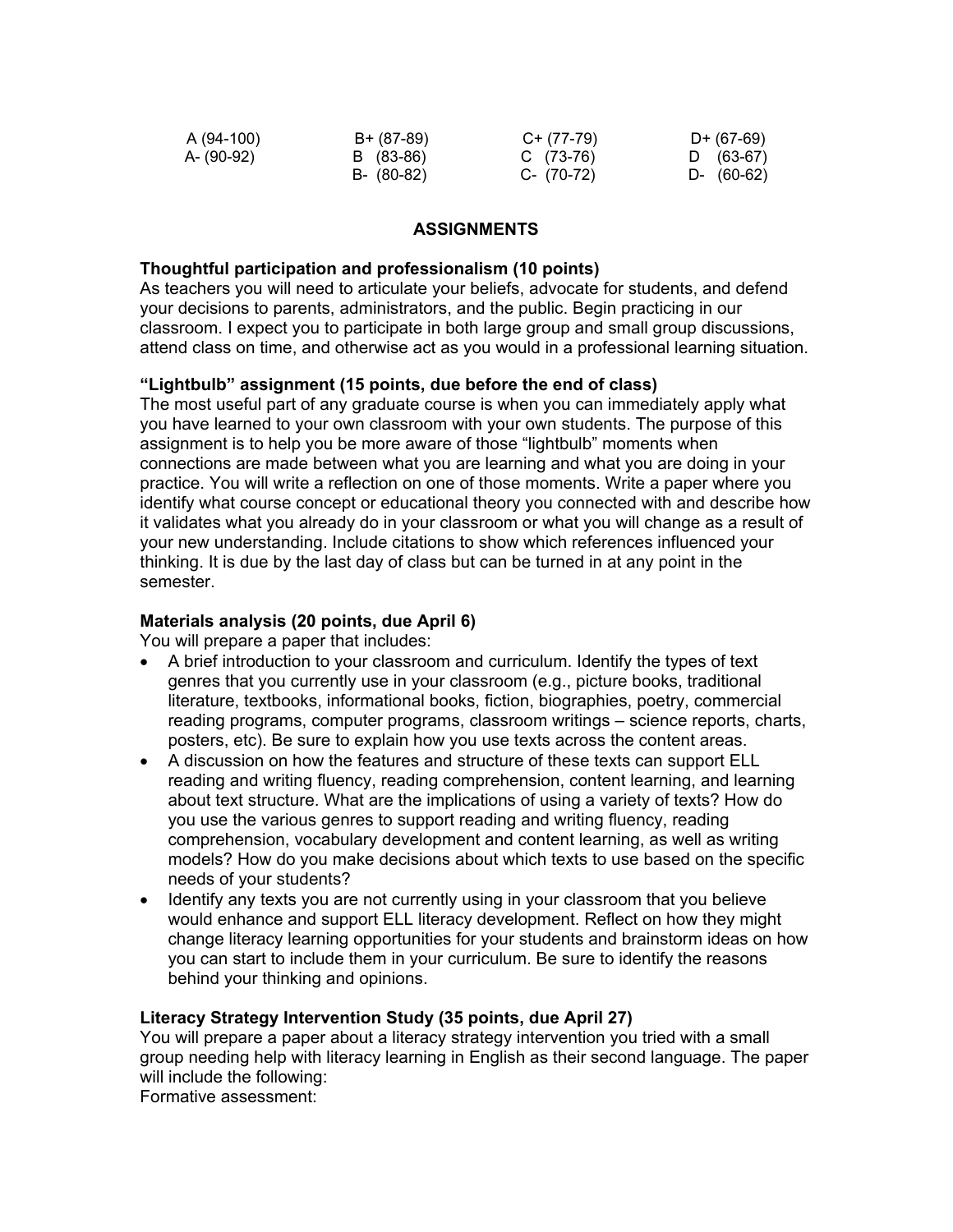• A description of the need the learners have that calls for a literacy intervention and the assessment evidence that led to your diagnosis (formal or informal assessment data need to be included).

Intervention:

- A description of the intervention strategy you will try
- An explanation of why you think it is an appropriate intervention (be specific and refer to your assessment data)
- A record of what you did and how the children responded Summative assessment:
	- An explanation of the extent (formal/informal assessment data need to be included), manner (what was the positive, neutral, and/or negative results) and reason why this intervention did or did not work in the ways that were expected.

Reflection:

• Write a reflection on the process and what you learned about assessments, pretests and post-tests, and specific interventions. What would you do differently next time? What was valuable about the experience? How can you use this experience to further your development as a reading specialist?

# **Discussion facilitation (20 points, various due dates)**

Working in a small group, you will plan and facilitate class discussion for one set of readings. Sign ups will occur during the first course session. Your group will be responsible for crafting questions about the reading that will encourage both discussion and a deeper understanding of the course concepts. You may facilitate/organize the discussion in any way that you choose. You will turn in your outline/discussion questions and any other materials you use.